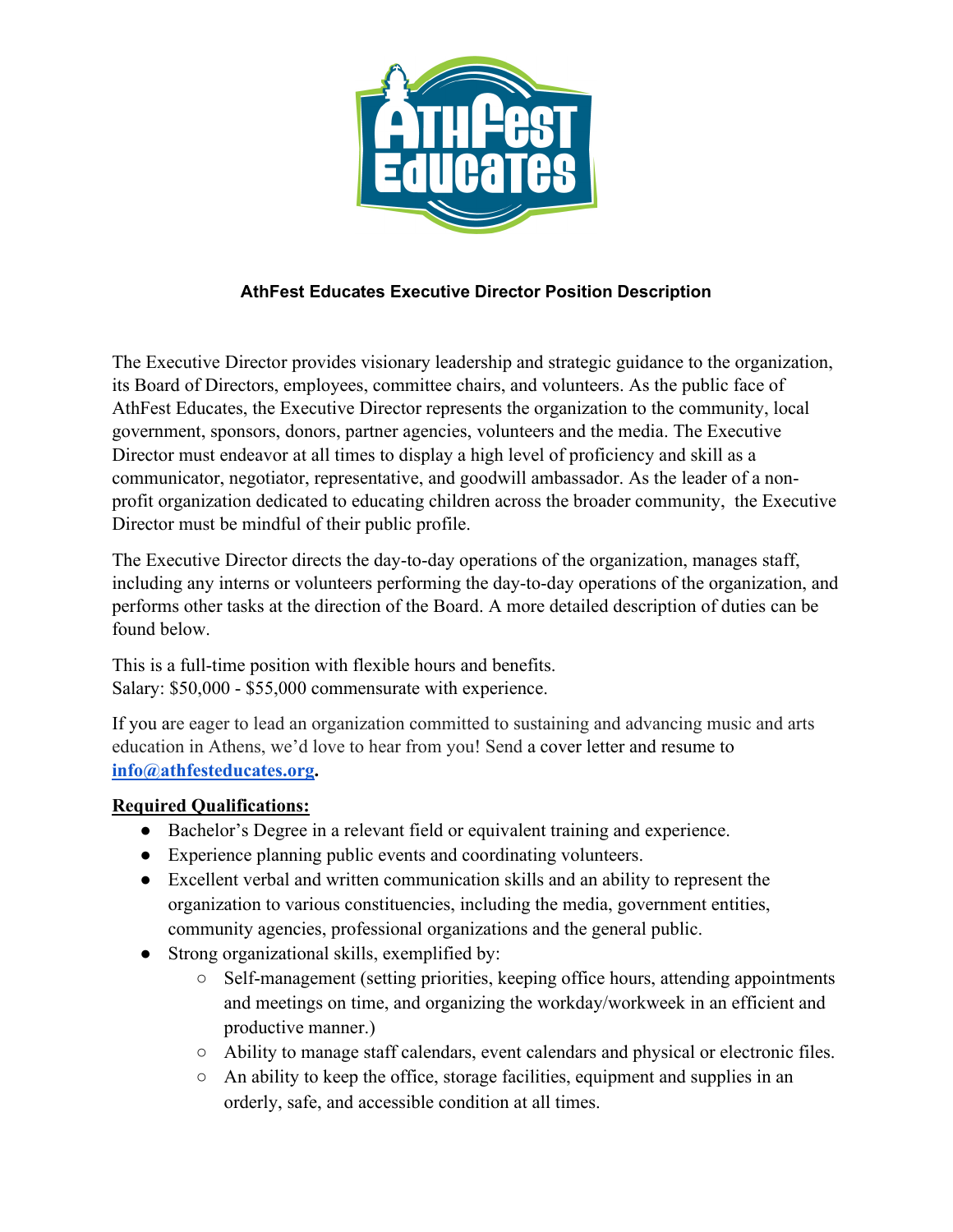- Understanding of essential recordkeeping and information management practices, particularly in relation to the budgets, finance, personnel, and contact management.
- A basic understanding of and aptitude for the role of music and arts education in our society coupled with a desire to enhance opportunities for citizens, particularly children, to participate in the arts and to share their talents and gifts with the wider community.

## **Preferred Qualifications:**

The ideal candidate will possess all of the required qualifications, as well as:

- Visionary leadership, coupled with the ability to inspire and motivate others to support the organization.
- An unwavering commitment to music and arts education, local musicians and artists, schools, children and the Athens community at large.
- Experience leading a non-profit organization, particularly one related to the arts and education.
- Prior experience working with a Board of Directors, and an understanding of the need for mutual accountability, transparency, and shared leadership within Board/ED relations.
- A strong commitment to organizational development, process improvement, and strategic planning.
- Patience, the ability to take and act on feedback, and the flexibility to adapt to the changing needs of the organization.
- Demonstrated ability to establish and maintain effective community and business partnerships, such as organizational alliances, sponsorships , and shared programming.
- A track record of experience planning large-scale community events, such as concerts, races, festivals, conferences, galas, award ceremonies, exhibits, workshops, ets.
- Experience training volunteers, orienting new board members and chairs, and explaining organizational needs to suppliers, contractors, sponsors and partners.
- The work ethic to "get things done" and the resourcefulness to make the best use of available resources, funds, equipment, supplies and human capital.

## *Responsibilities include, but are not limited to the following:*

## **Organizational Leadership**

- Lead the strategic planning efforts of the organization
- Attend all regular meetings of the Board of Directors, and the Executive Committee
- Assist the Chair in meeting facilitation and management
- Represent AthFest Educates at meetings of relevant government, business, arts, and community organizations, and explore partnerships, advocate for the organization, and stay informed about information impacting the organization.